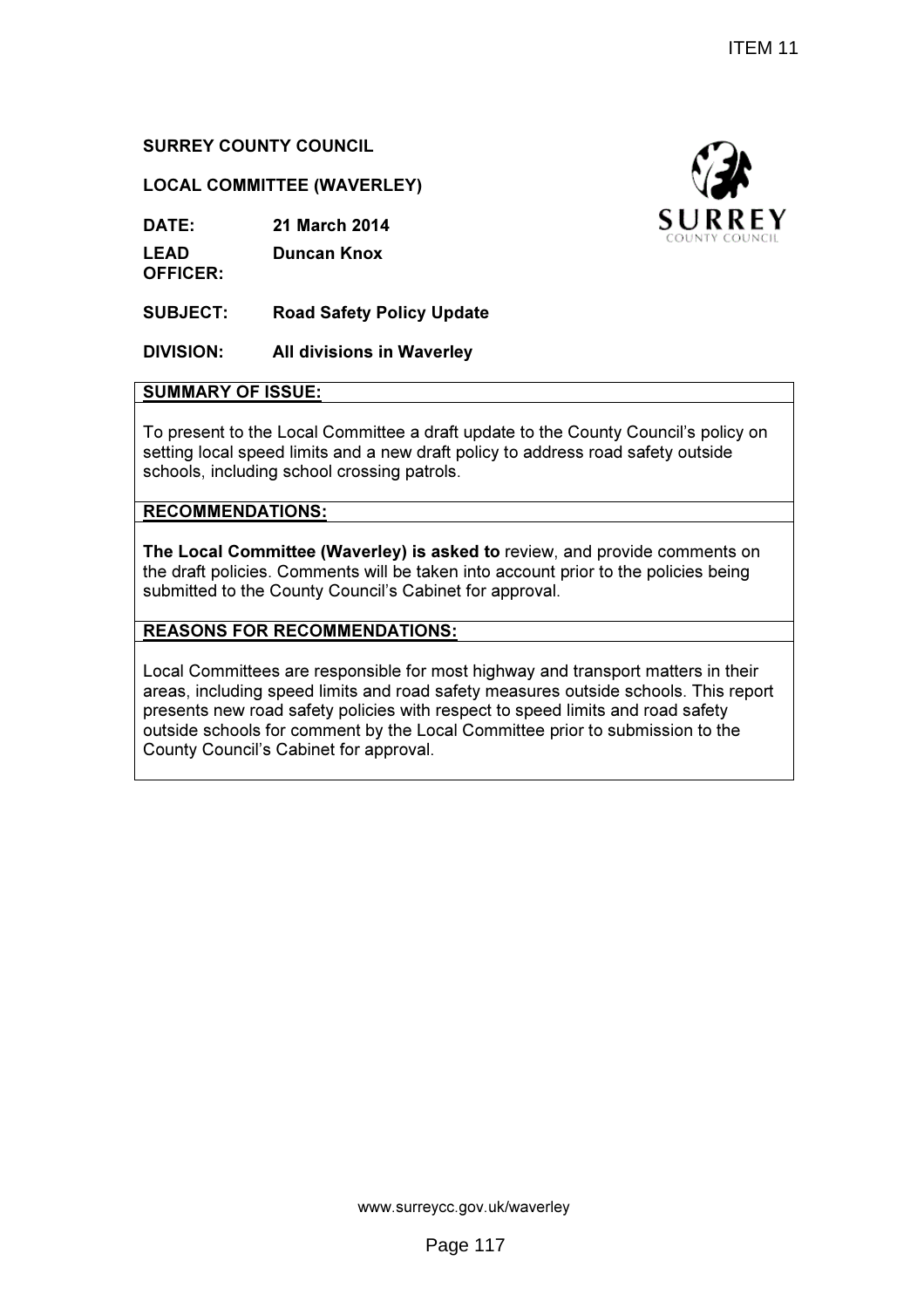# 1. INTRODUCTION AND BACKGROUND:

- 1.1 In January 2013 central government issued new national guidance for local authorities on setting speed limits (Circular 01/13). Consequently the County Council's own policy has been reviewed to take into account the latest national policy, and to improve Surrey's existing policy and procedure.
- 1.2 One of the most frequently expressed road safety concerns is that of the safety of children outside schools. Fortunately the number of child casualties in the vicinity of schools is comparatively small, but the perceived danger to children on busy roads on the school journey, especially in the vicinity of a school, can prove to be a barrier to more walking and cycling. Consequently a new policy "Road Safety Outside Schools" has been created to set out how the council will respond to such concerns. This may become especially important in light of the schools expansion programme.
- 1.3 The County Council's policy on school crossing patrols has also been reviewed and updated, and forms part of the "Road Safety Outside Schools" policy. The new policy has been designed to ensure that the County Council's limited resources for the provision of school crossing patrols is maintained and prioritised at sites where they are most needed.

#### 2. ANALYSIS:

#### Setting Local Speed Limits

2.1 It is proposed that with respect to setting speed limits, the County Council's scheme of delegation will remain the same (repeated below for easy reference), but that the speed limit policy be updated.

"Local Committees will be responsible for the following:

To agree local speed limits on county council roads, within their area and to approve the statutory advertisement of speed limit orders, taking into account the advice of the Surrey Police road safety and traffic management team and with regard to the County Council Speed Limit Policy." (SCC Scheme of Delegation Part 3 Section 2 paragraph 7.2, b(iii)c).

- 2.2 The new draft policy "Setting Local Speed Limits" is included within Annex A. The new policy highlights the key point that simply changing a speed limit with signs alone will not necessarily be successful in reducing the speed of traffic by very much if the prevailing mean speeds are much higher than the proposed lower speed limit. For the first time the new national guidance (Circular 01/13) provides formulas that can be used to predict the likely change in mean speeds from a change in speed limit using signs alone. The new policy contains tables that have been generated using these formulas, and a threshold is shown within the tables, below which a new lower speed limit with signs alone would be allowed. For cases where existing mean speeds are above the threshold shown in the table, then supporting engineering measures will need to be considered alongside any reduction in speed limit.
- www.surreycc.gov.uk/waverley 2.3 The new policy indicates that new 20 mph speed limits using signs alone will be allowed where existing mean speeds are 24 mph or less. Additional supporting engineering measures will need to be considered where existing mean speeds are above 24 mph in order to get speeds down. This is the same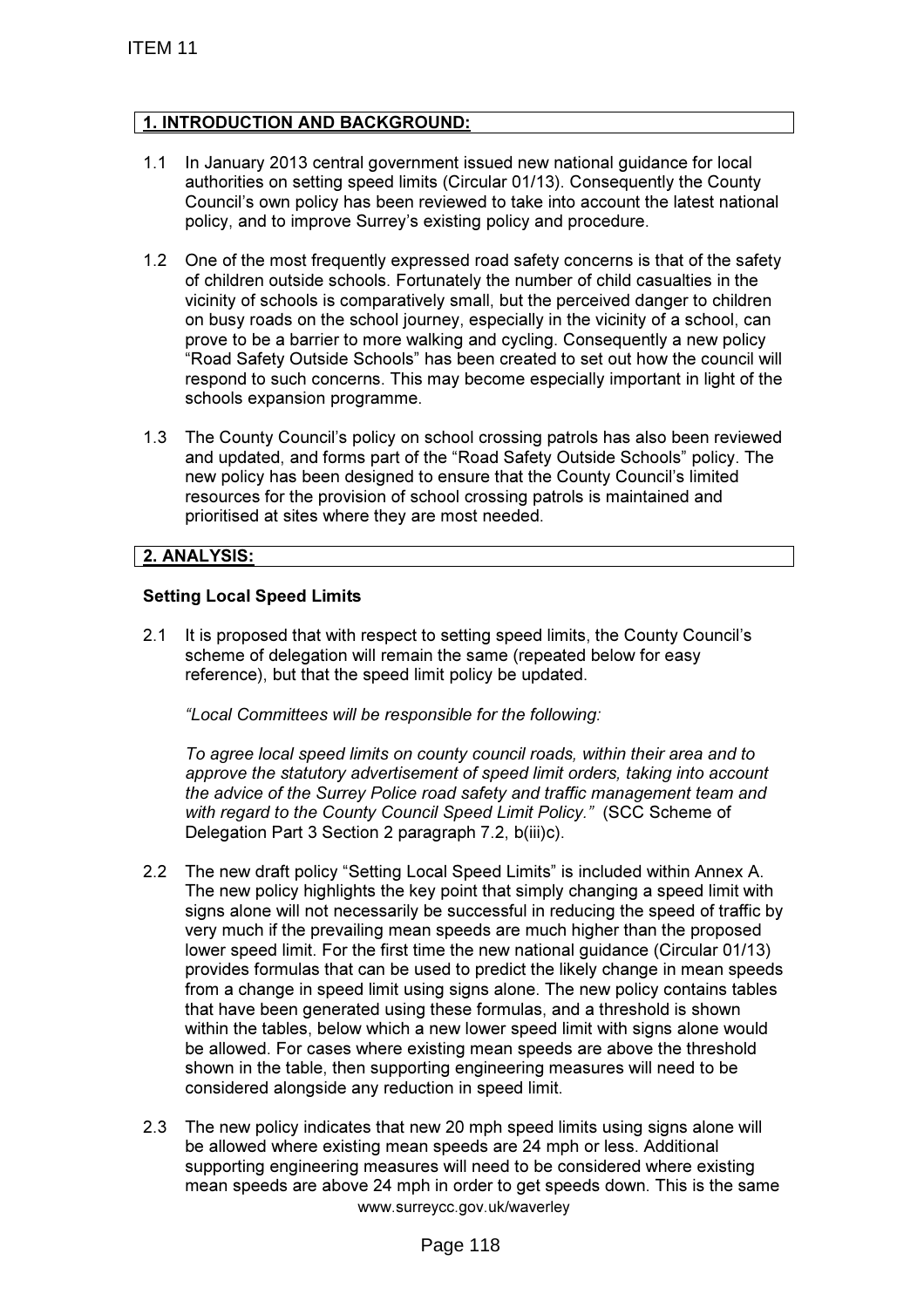as the new national guidance (Circular 01/13), and is a change to Surrey's existing policy where 20 mph speed limits using signs alone are only allowed where existing mean speeds are 20 mph or less.

- 2.4 With regard to speed limits outside schools, the new policy advises that there should always be an overall assessment of the safety issues outside a school to investigate and define the problem rather than consideration of the speed limit in isolation. For example the problems being experienced may be associated with inconsiderate parking or difficulties in crossing a road that will not be solved through a change in speed limit on its own. The new policy advises that the new "Road Safety Outside Schools" policy should be referred to instead.
- 2.5 The new policy contains a requirement that the Surrey Police Road Safety and Traffic Management Team is consulted on all proposed speed limit changes, and that its views are contained within any report to the Local Committee considering the change in speed limit. The Police Road Safety and Traffic Management Team has been consulted and is supportive of the new policy.
- 2.6 Following speed surveys and feasibility work, the Area Highways Manager will present a report to the Local Committee with recommendations for a change in speed limit, or not, along with supporting engineering measures, if required, based on the new policy. If the Local Committee disagrees with the recommendations presented to it by the Area Highways Manager, and wishes to proceed with an alternative option, then the issue must be submitted for decision by the Cabinet Member for Transport, Highways and Environment.
- 2.7 The new policy advises that speed surveys should be undertaken after a new speed limit has been introduced to check whether it has been successful. If it has been unsuccessful in reducing speeds to a level below the threshold in the table, then another report will be submitted to the Local Committee for it to consider whether any further engineering measures should be introduced. An alternative could be to remove the new lower speed limit and return to the original or different, higher speed limit. Again if the Local Committee disagrees with the recommendations presented to it by the Area Highways Manager, and wishes to proceed with an alternative option, then the issue must be submitted for decision by the Cabinet Member for Transport, Highways and Environment.

#### Road Safety Outside Schools

- 2.8 Fortunately the number of child casualties outside Surrey's 507 schools is comparatively small. For example in the seven year period from 2005 to 2011 there were 42,598 personal injury casualties recorded by the police (an average of 6,085 per year). Of these, 6% (2,747) were child casualties (an average of 392 per year). A total of 351 of these took place within 250m of the school gate, during school journey times (about 50 per year).
- 2.9 Nonetheless the perceived danger to children on busy roads on the school journey, especially in the vicinity of a school, can prove to be a barrier to more walking and cycling.
- www.surreycc.gov.uk/waverley 2.10 Therefore a new policy has been developed "Road Safety Outside Schools" (included within Annex B) that sets out the process that will be used by Surrey County Council for investigating and responding to concerns about road safety outside schools. The aim is to reduce the risk of collisions, and to make the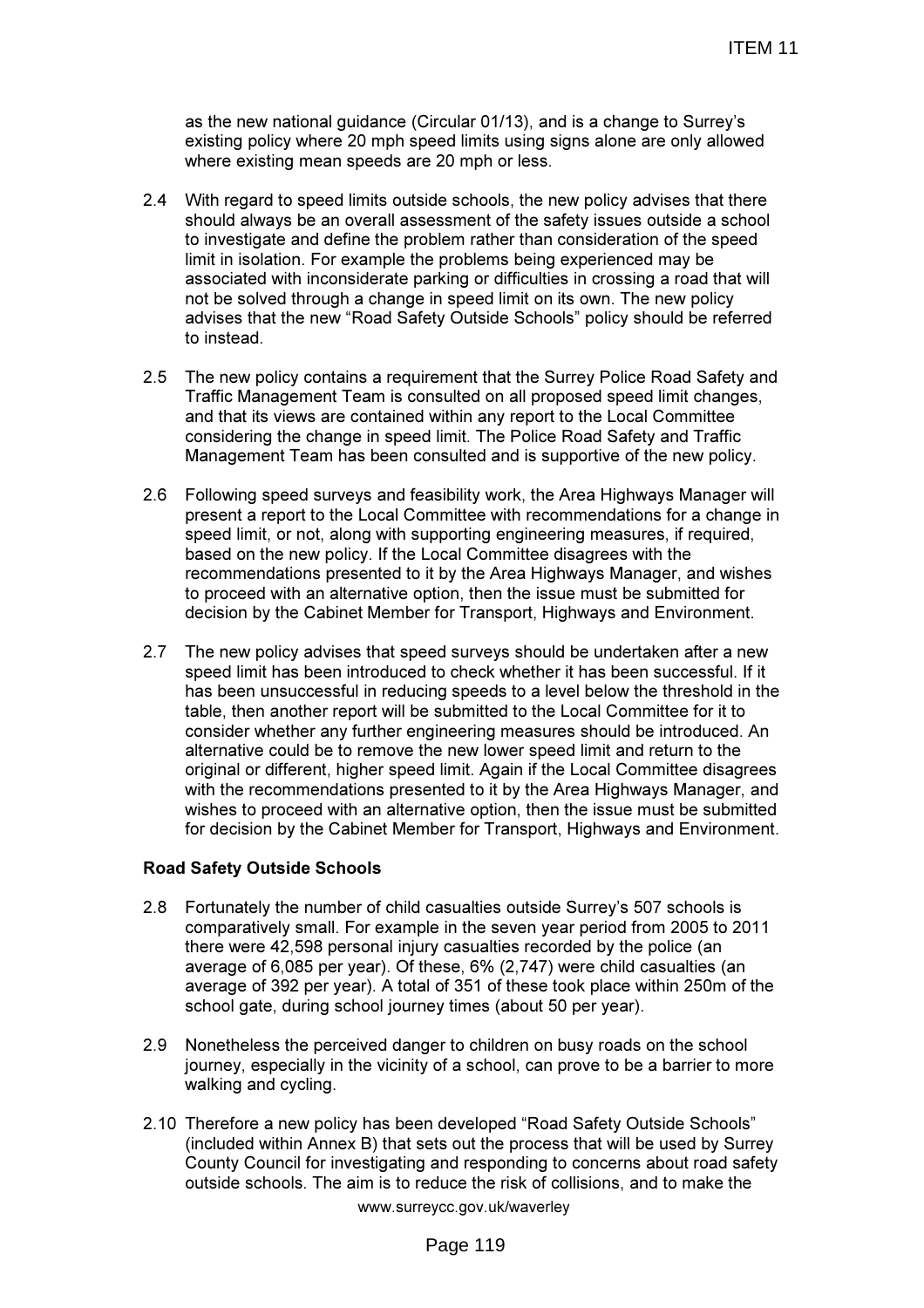road feel safer in order to improve the attractiveness of walking and cycling to and from schools.

- 2.11 The new policy highlights that local committees are allocated funding for highway improvements, and that the perceived problems will be investigated by county council officers who will then report back to the local councillors. The policy also highlights that schools and parents have a vital role to play in child pedestrian and cycle training, and encouraging responsible attitudes to using motor vehicles as children grow older. Therefore an assessment of the road safety education provided within a school and the school travel plan will always be undertaken alongside an assessment of the road safety situation outside the school gate.
- 2.12 The new draft "Road Safety Outside Schools Policy" incorporates the Council's policy on school crossing patrols. The aim of the policy is to ensure that the provision of school crossing patrols is maintained and prioritised at sites where they are most needed, within the existing budget allocation.
- 2.13 At the time of writing there are 69 school crossing patrols operating within Surrey, with a further 18 approved sites vacant. It is the intention of the County Council to continue with an existing budget of £206,000 to support all approved school crossing patrol services at maintained schools. It is proposed that a charge of £3,000 per year will be made to academies, independent and free schools, to cover salary and training costs.
- 2.14 National guidance advises that school crossing patrols should not operate where there is a light controlled crossing already in situ as this is a duplication of resources and could cause confusion. Therefore it is proposed that the small number of sites in Surrey where this is the case will be reviewed and subject to risk assessment from April 2014, and may be relocated or withdrawn.
- 2.15 If a new light controlled or zebra pedestrian crossing is installed (or installed nearby to) where a school crossing patrol is currently operating, then the service will be reviewed and may be relocated or withdrawn after a provisional period of 3 months. Requests for new school crossing patrols where there are already light controlled or zebra crossings will not be approved. If there is a request for a new school crossing patrol where there is a pedestrian refuge, this will be subject to risk assessment.
- 2.16 Whenever a vacancy arises at an existing school crossing patrol site or a request for a new site is received, then the site will be risk assessed before a decision is taken to recruit a new or replacement school crossing patrol. Where there is insufficient funding for new or vacant sites then a waiting list will operate and future funds will be allocated on a priority basis. In the absence of central funding being available, schools will have the option to pay for the service themselves via alternative means at a cost of £3,000 per year.
- 2.17 If a school leadership disagrees with a decision by the County Council in relation to a school crossing patrol, then a meeting will be held with the school staff and governing body to explain the reasoning behind the decision. The school staff and governing body will then have the right to appeal to the Cabinet Member for Transport, Highways and Environment if they wish.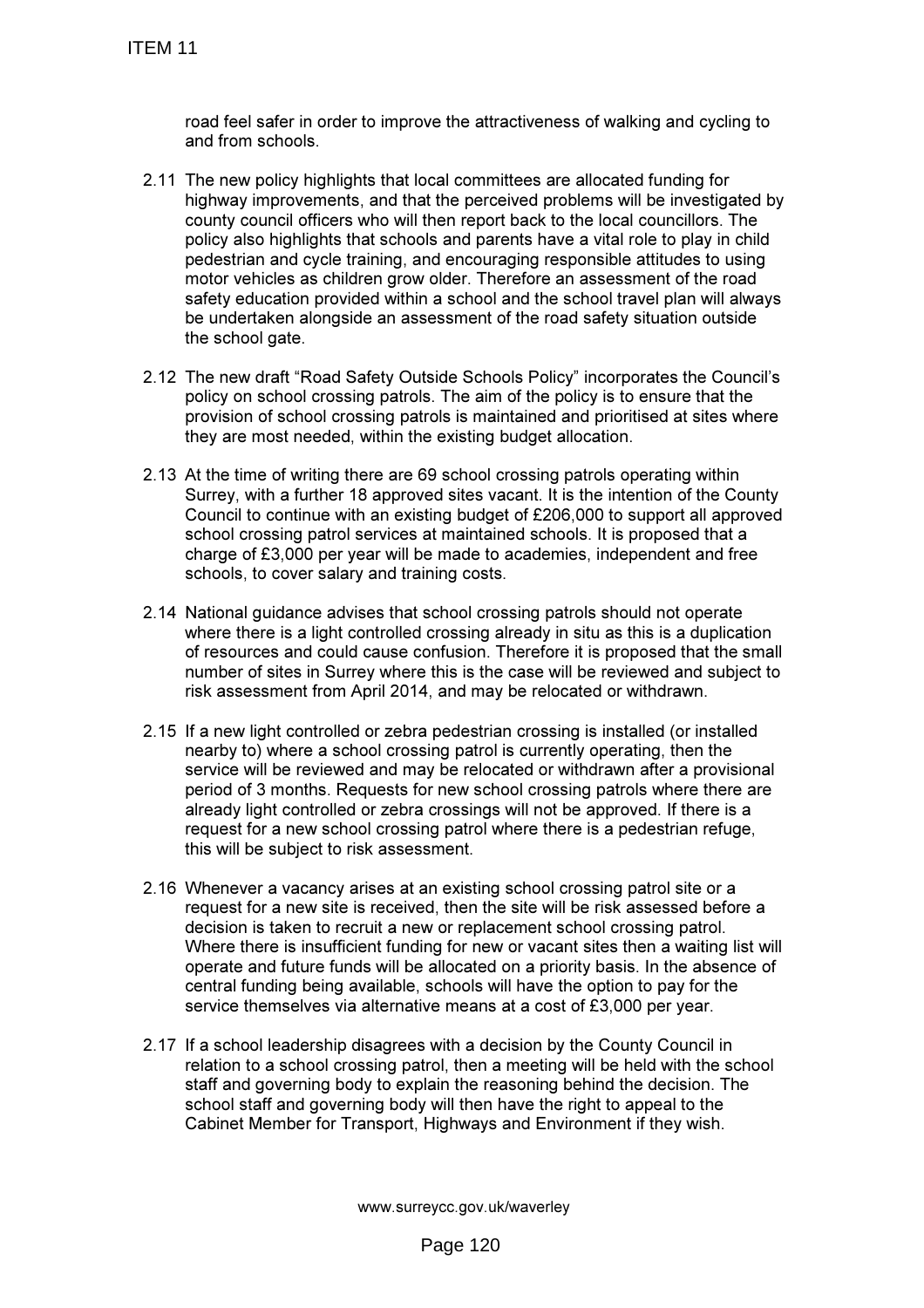# 3. OPTIONS:

3.1 The draft policies are presented to the Local Committee for comment. Options for changes to the policies will be taken into account before the policies are submitted to the County Council's Cabinet for approval.

# 4. CONSULTATIONS:

4.1 Surrey Police Road Safety and Traffic Management Team has been consulted on the draft policies. As well as being submitted to all 11 of Surrey's local committees for comment, the policies will also be subject to public consultation.

# 5. FINANCIAL AND VALUE FOR MONEY IMPLICATIONS:

5.1 The draft policies aim to ensure an efficient process for considering changes to speed limits, or additional road safety measures outside schools. The new policies also aim to ensure that new highways measures are selected that will be effective in tackling the identified problem. The cost of a change in speed limit or new highway measures will always be presented to local committees for decision on whether to invest their local allocation.

# 6. EQUALITIES AND DIVERSITY IMPLICATIONS:

- 6.1 An equalities and diversity impact assessment has been completed for the "Setting Local Speed Limits" policy. Consequently the policy has been amended to include specific mention of vulnerable road users such as children, older people and those with mobility impairment within road casualty analysis which is completed in order to inform upon the need for speed management measures. The policy has also been amended to include the fact that speed reducing features could also form part of improved facilities for vulnerable road users such as pedestrians, cyclists, children and older people.
- 6.2 An equalities and diversity impact assessment is being completed for the "Road Safety Outside Schools Policy", and will be completed before the policy is submitted to county council cabinet.

# 7. LOCALISM:

7.1 The draft policies highlight the fact that it is the local committee within each area who will decide upon any changes to local speed limits, and whether to invest in any additional highway measures outside schools.

#### 8. OTHER IMPLICATIONS:

| Area assessed:                            | <b>Direct Implications:</b>                       |
|-------------------------------------------|---------------------------------------------------|
| <b>Crime and Disorder</b>                 | Effective speed management and road safety        |
|                                           | improvements will help to tackle antisocial       |
|                                           | driving as well as reduce road casualties.        |
| <b>Sustainability (including Climate)</b> | Improving safety and reducing the fear of traffic |
| <b>Change and Carbon Emissions)</b>       | in the vicinity of schools and on the journey to  |
|                                           | school will help encourage more walking and       |
|                                           | cycling to school, and so will help reduce carbon |
|                                           | emissions from vehicles.                          |
| <b>Corporate Parenting/Looked</b>         | None                                              |

www.surreycc.gov.uk/waverley